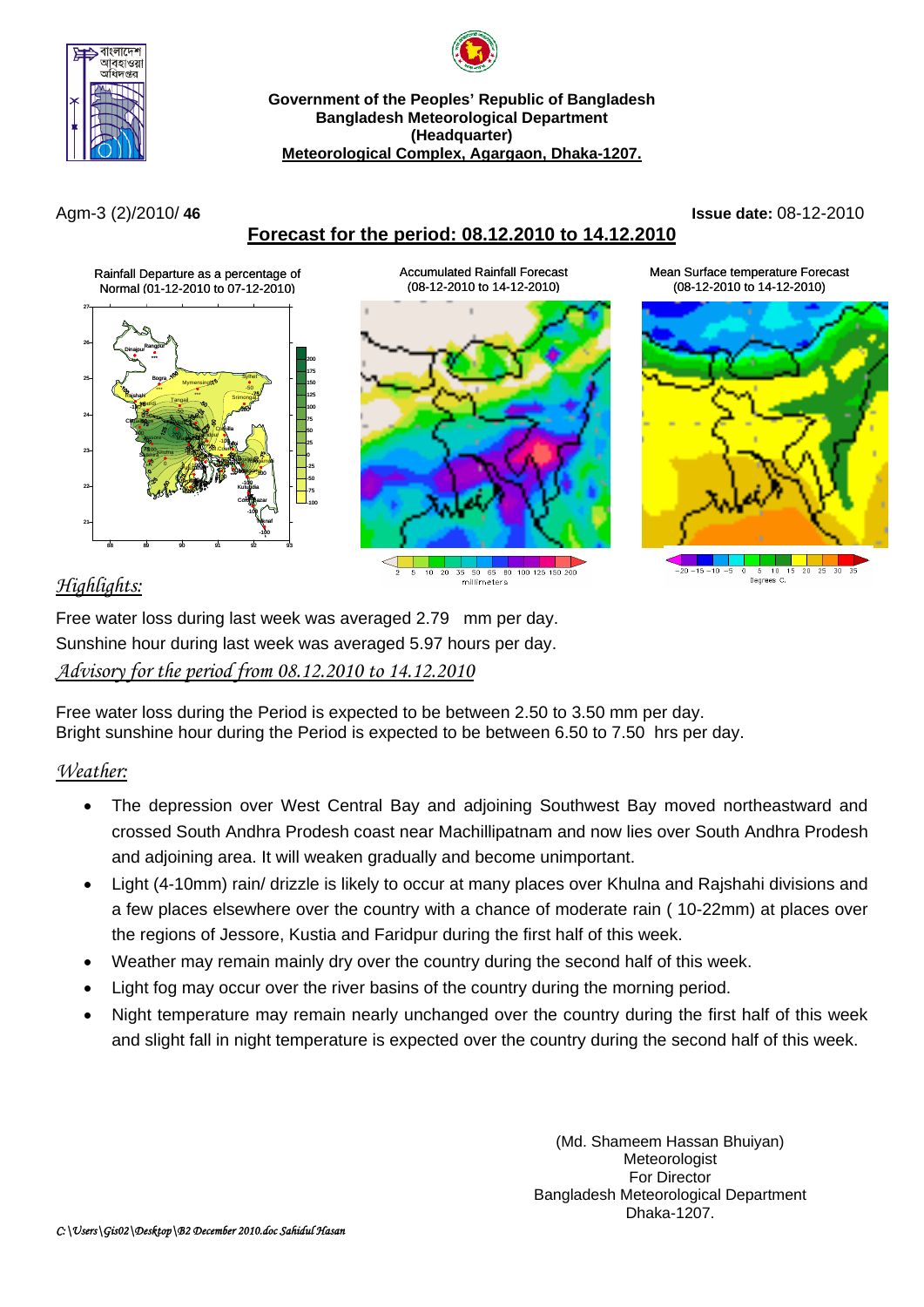### **Bengali Version**

### **Forecast for the period: 08.12.2010 to 14.12.2010**

Rainfall Departure as a percentage of  $\overline{a}$  Accumulated Rainfall Forecast Mean Surface temperature Forecast<br>Normal (01-12-2010 to 07-12-2010) (08-12-2010 to 14-12-2010) (08-12-2010 (08-12-2010 to 14-12-2010) Normal (01-12-2010 to 07-12-2010)





10 20 35 50 65 80 100 125 150 200 - --- -- --<br>millimeters



*প্ৰধান বৈশিষ্ট্য সমৃহঃ-*

গত সপ্তাহে বাষ্পীভবনের দৈনিক গড ২.৭৯ মিঃমিঃ ছিল। গত সপ্তাহে সূর্যকিরণ কালের দৈনিক গড় ৫.৯৭ ঘন্টা ছিল।

## পূৰ্বাভাসঃ- ০৮-<u>১২-২০১০ খৃঃ থেকে ১৪-১২-২০১০ খৃঃ পৰ্যন্ত।</u>

এ সময়ে বাম্পীভবনের দৈনিক গড় মান ২.৫০ মিঃমিঃ থেকে ৩.৫০ মিঃমিঃ থাকতে পারে। এ সময়ে সূর্যকিরণকালের দৈনিক গড় মান ৬.৫০ ঘন্টা থেকে ৭.৫০ ঘন্টা থাকতে পারে।

#### *আবহাওয়াঃ-*

- পশ্চিম মধ্য বঙ্গোপসাগর এবং তদসংলগ্ন দক্ষিণ পশ্চিম বঙ্গোপসাগরে অবস্থানরত নিম্নচাপটি উত্তর-পূর্ব দিকে সরে গিয়ে মসলিপট্টমের কাছে দিয়ে দক্ষিণ অন্ধ্র উপকূল অতিক্রম করেছে এবং দক্ষিন অন্ধ্র প্রদেশ এবং তদসংলগ্ন এলাকায় অবস্থান করছে। এটি ক্রমান্বয়ে দূর্বল হয়ে গুরুতূহীন হয়ে পড়ছে।
- এ সপ্তাহের প্রথমার্ধে যশোর, কুষ্টিয়া এবং ফরিদপুর অঞ্চলে মাঝারী ধরণের (১০-২২ মিঃমিঃ) বৃষ্টিপাতের সম্ভাবনাসহ খুলনা এবং রাজশাহী বিভাগের অনেক স্থানে এবং দেশের অন্যত্র কিছু কিছু স্থানে হালকা/ গুঁড়ি গুঁড়ি বৃষ্টির সম্ভাবনা রয়েছে ।
- এ সপ্তাহের দ্বিতীয়ার্ধে সারাদেশের আবহাওয়া প্রধানতঃ শুষ্ক থাকতে পারে।
- এ সময়ে সকালের দিকে দেশের নদী অববাহিকায় হালকা কয়াশা পডতে পারে।
- এ সপ্তাহের প্রথমার্ধে সারা দেশের রাতের তাপমাত্রা প্রায় অপরিবর্তীত থাকতে পারে এবং সপ্তাহের দ্বিতীয়ার্ধে রাতের তাপমাত্রা সামান্য হ্রাস পেতে পারে।

(মোঃ শামীম হাসান ভইয়া) আবহাওয়াবিদ পরিচালকের পক্ষে বাংলাদেশ আবহাওয়া অধিদপ্তর, ঢাকা-১২০৭।